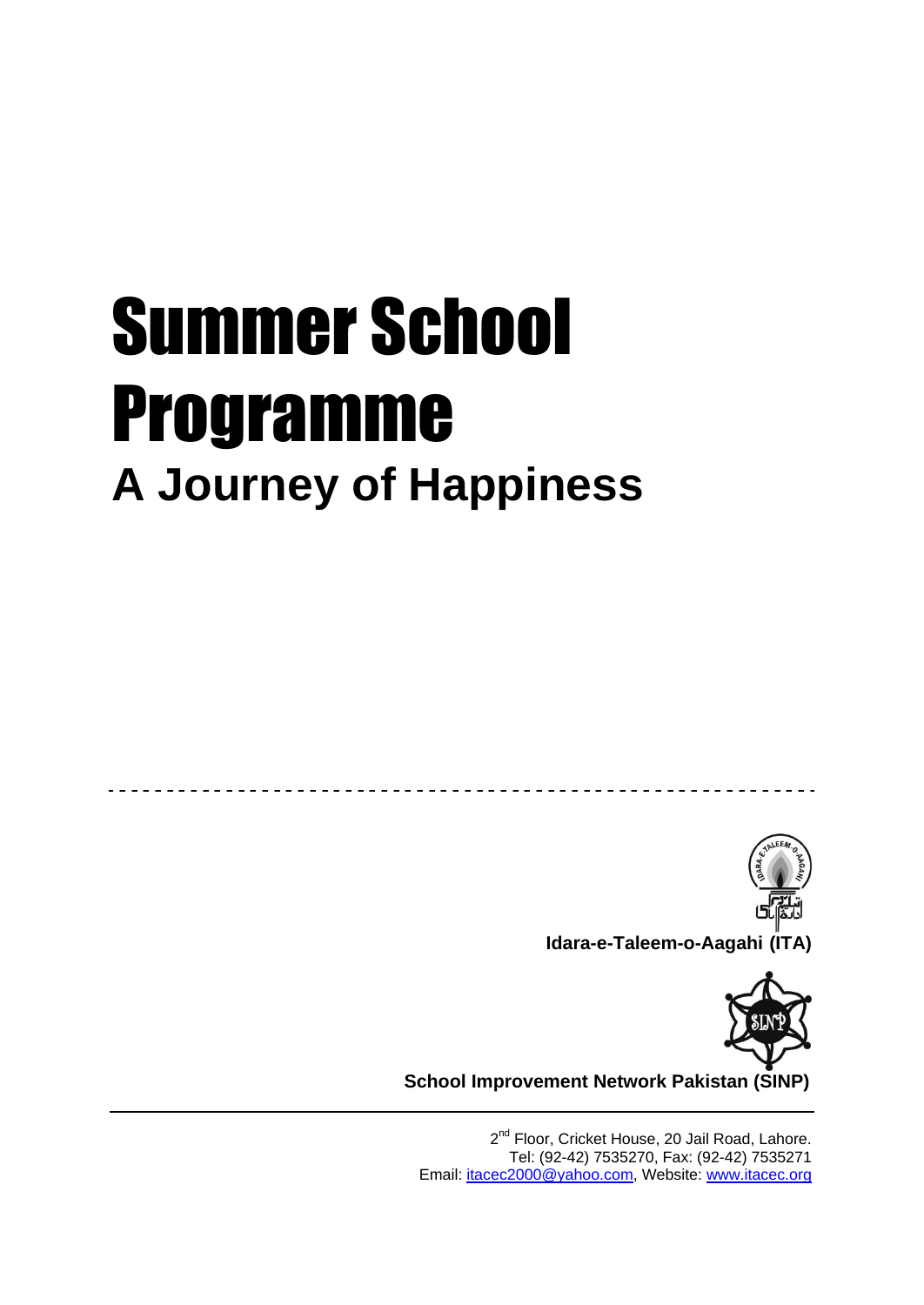

#### **Rationale**

#### **Why Summer School?**

Summer School is an enrichment activity. Summer school also helpful for addressing the personal, social, phychological and physical well being of children and teachers It is an opportunity for expended learning for children, their parents and teachers. . Summer school reinforce the children taking back in school after summer vocations or the learning become happiness for them.

#### **Strategy**

Collaborative planning and training

Integrated subject teaching and reinforcement of concepts

Promotion of creative activities including drama/songs/ art/project making and essay writing etc.

Promotion of learning as happiness for students and teachers Site-based support to the teachers & students

#### Target group

Children of Classes Three to Fifth (can be up to  $8<sup>th</sup>$  and even  $10<sup>th</sup>$ ) Can include NFE children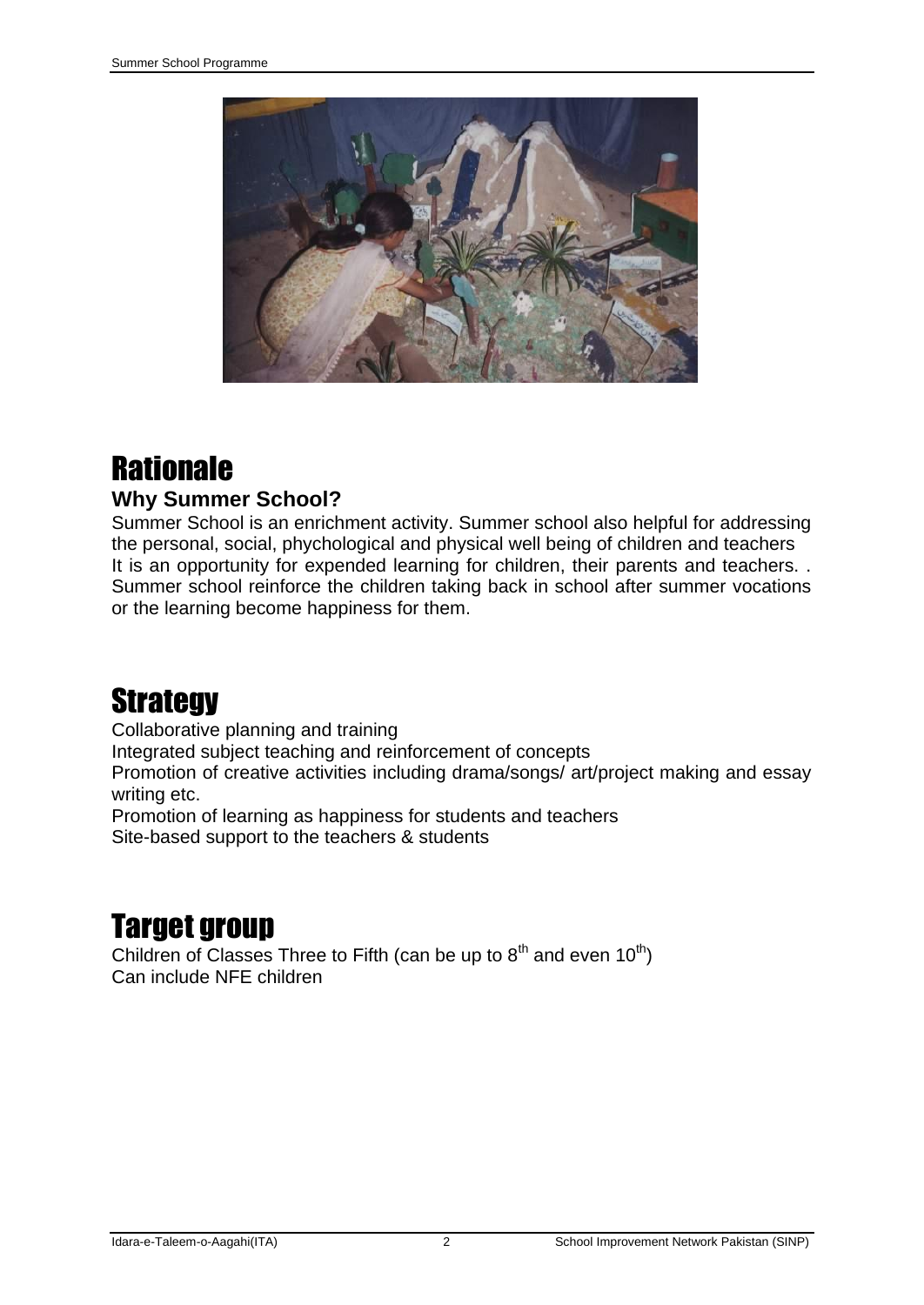### Objectives:

TO:

- Enhance learning through integrated/holistic approaches to Math, Science, Languages, Social studies and Health & Environment, Especially at primary level but also Middle and Secondary levels.
- **IMPROVE PROGOGICAL SKILLS IS A THE IMPROVE PROGOGICAL SKILLS OF THE IMPROVE PROGOGICAL SKILLS INC.** hands-on collaborative activities
- **Promote a mixture of creative activities for encouraging creative expression** amongst children (drama/art/project learning/essays etc)
- **IMPROVE IT skills of students (it is encouraged to have one-two PCs for** summer school, if possible).
- **Enhance motivation of the children & teachers for a meaning full and joyful** learning.
- Reinforce core concepts in various subjects during the summer vacations
- **Create a healthy / positive environment in school.**
- **Promote Quality Education in Government Schools.**

#### Outcome:

- Children experience learning as happiness for higher self esteem
- **Teachers learn to undertake collaborative planning and delivery of learning** (as well as students collaborative learning)
- Children more ready to return to schools in a positive mood after vacations
- Schools experience a possibility for transformation as facilitators of new activity and knowledge – based environment, attitudes and skills
- **Parents satisfied about children's extended stimulation for learning and** staying out of mischief during the summer!

## Criteria for School Selection

- **Positive attitudes head teachers and teachers.**
- Schools with more then one teacher
- **Space**
- **Low performing schools willing to improve**

#### Duration:

Three weeks during summer vacation (preferably from July 22-Aug 14) Planning with teachers before Summer School: Four days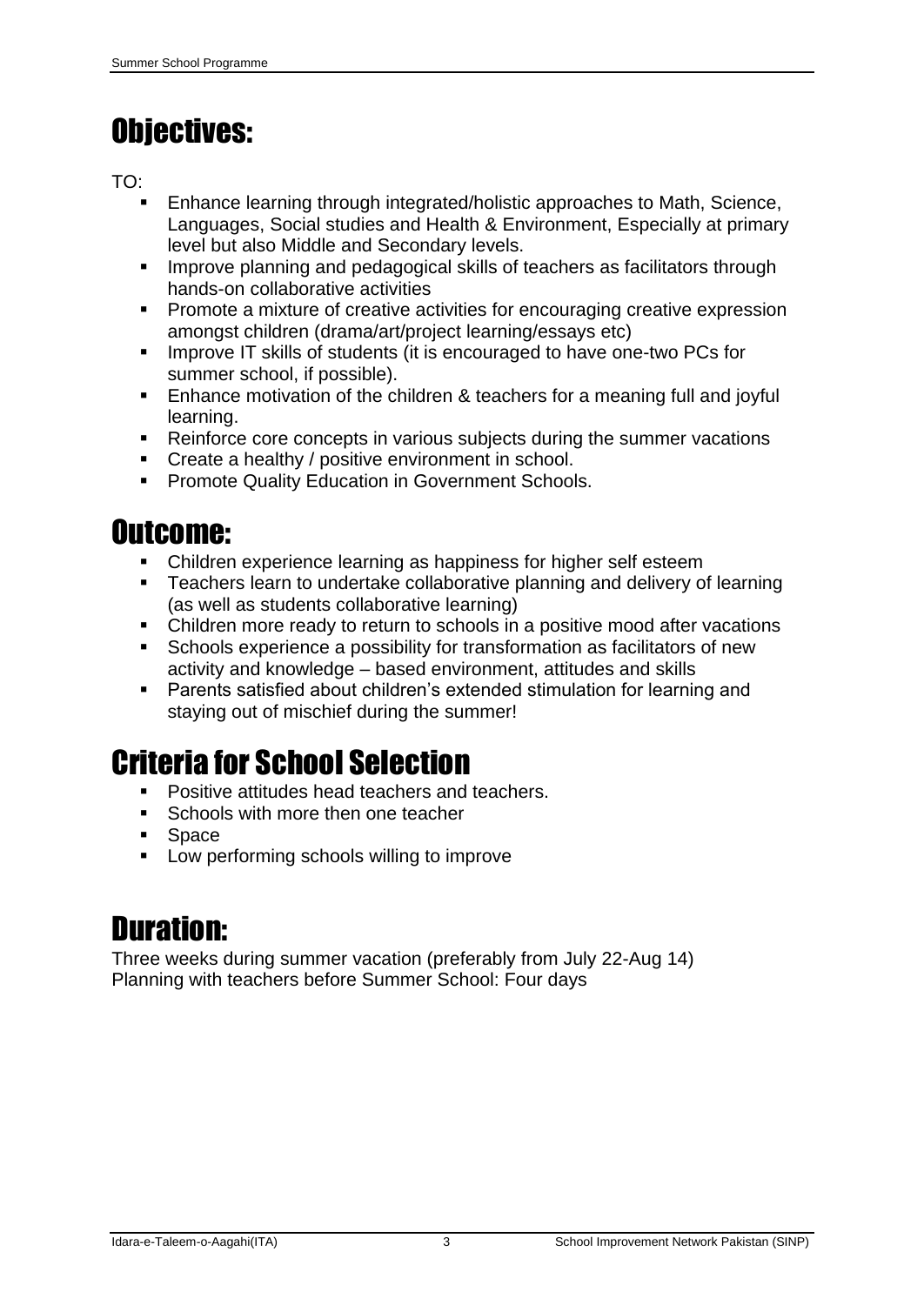#### Key steps:

- 1. Identification of target classes and children (forms developed)
- 2. Identification of teachers who will be involved in Summer School through discussion with the head teachers
- 3. Selection of key themes for Summer School through participatory planning with children and teachers
- 4. Distribution of Registration forms for children in Summer School to be signed by parents and schools
- 5. Collection of forms from students registered for summer school. (minimum number required is 40-50)
- 6. Planning Meeting with Teachers & Resource Persons for
	- Time tabling
	- **•** Activities
	- Roles & Responsibilities of teachers
	- Identification of Material required for Activities
- 7. Budget /Resource Requirement
- 8. Implementation of Summer School (22<sup>nd</sup> July to 14<sup>th</sup> August)
- 9. Follow-up on Summer School (on going monitoring)
- 10. Celebration of Summer School on 14<sup>th</sup> August
- 11. Evaluation Report of Summer School

#### Material Required:

#### **Human Resources required:**

Resource Persons for facilitation (eg. Farzana Saeed, Saeed Sahib, Farzana Kausar, Fauzia Butt) Coordinator for facilitation (to be shared in a cluster)

#### Tools: (annex)

- 1. Permission letter/Registration from Parents
- 2. Evaluation forms of Summer School from
	- Children Parents Teachers Head teacher
- 3. Planning sheets for summer school including theme/materials required and timetable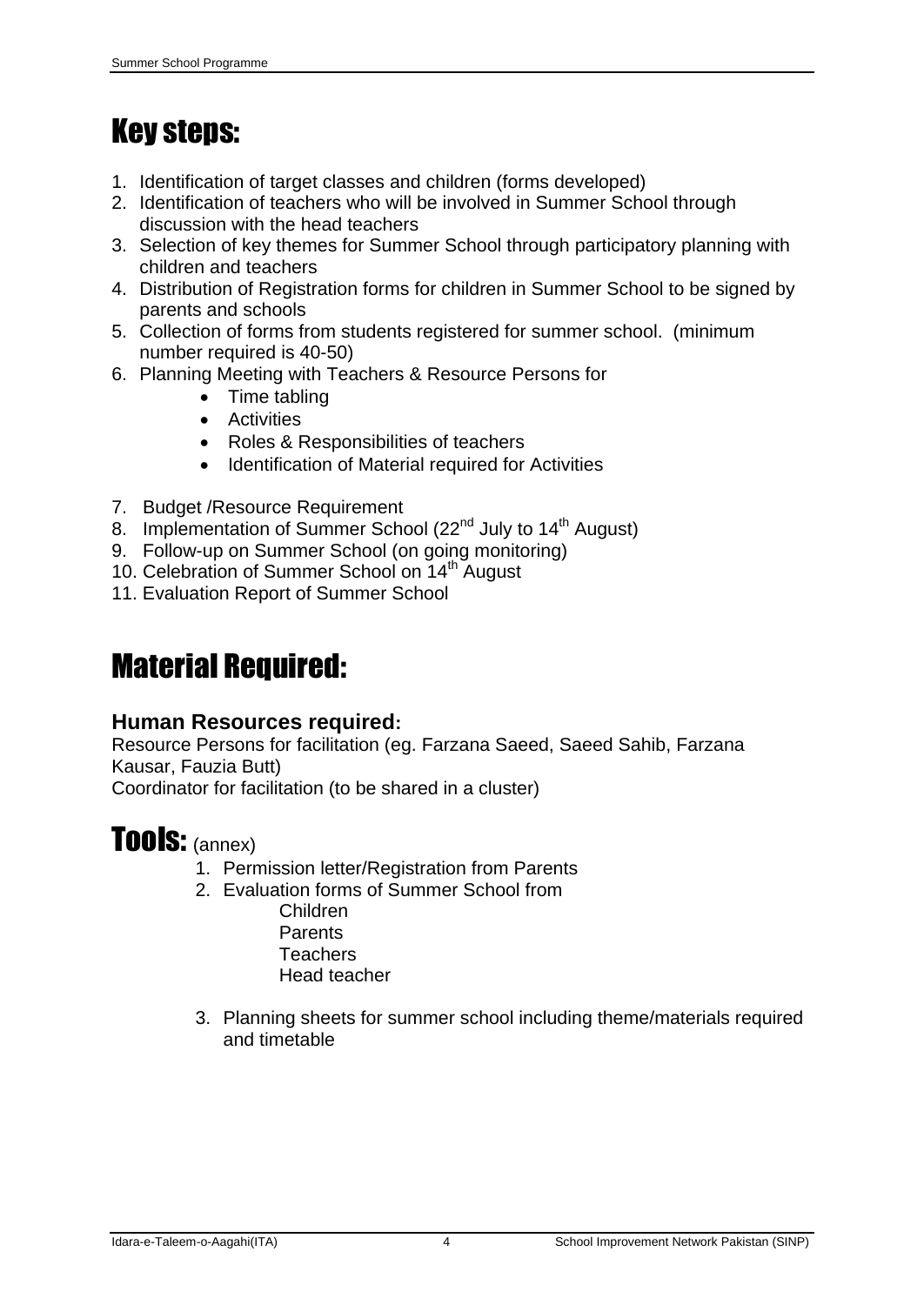## Tools for Summer School Programme